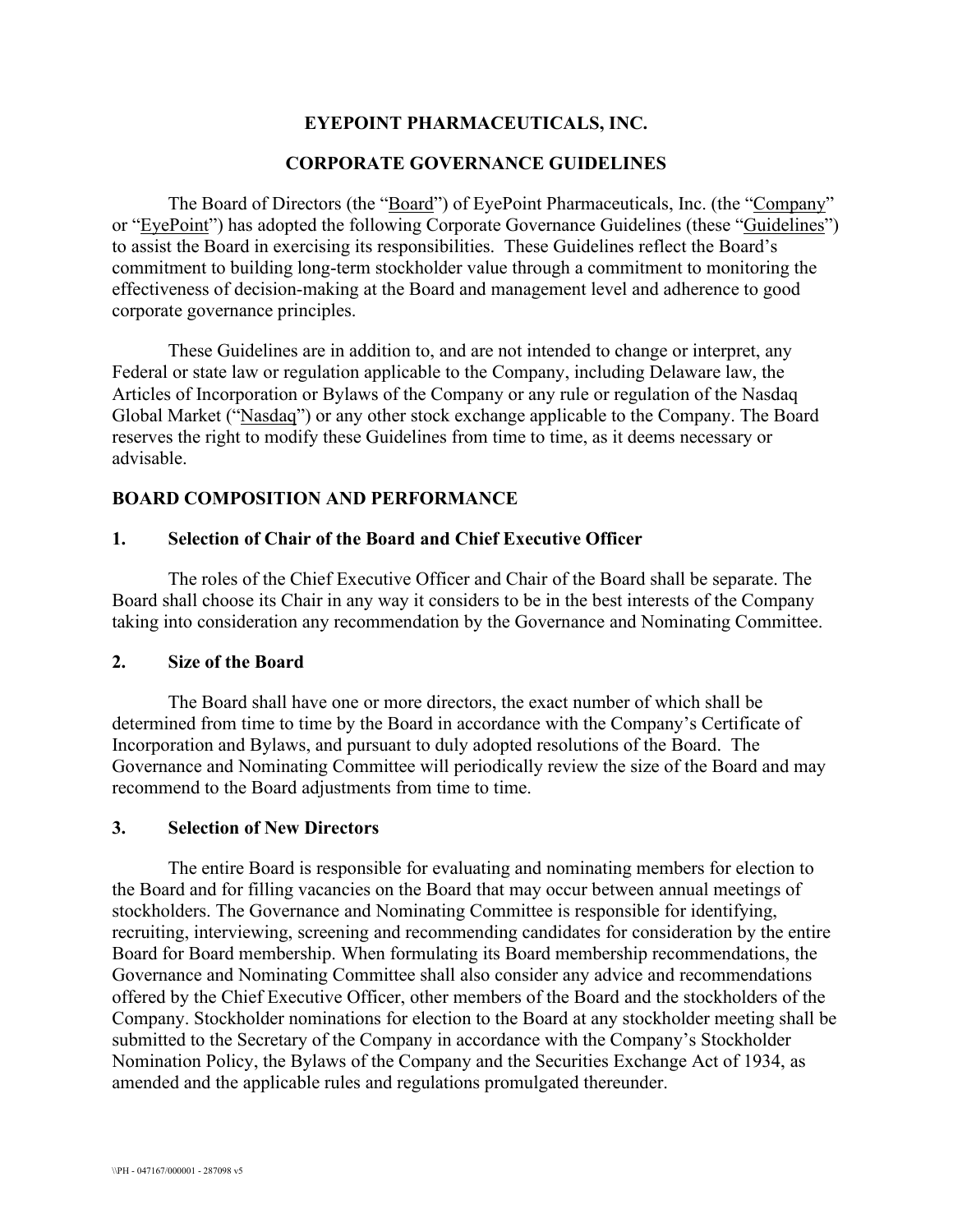#### **4. Board Membership Criteria and Expectation of Directors**

The Board as a whole should collectively possess a broad range of skills, expertise, background, industry and other knowledge, and business and other experience useful to the effective oversight of the Company's business. The Governance and Nominating Committee is responsible for assessing the appropriate balance of experience, skills and characteristics required of Board members, including in the context of the current make-up of the Board.

Nominees for director shall be selected on the basis of depth and breadth of experience, wisdom, integrity, skills, expertise, ability to make independent analytical inquiries, understanding of the Company's business environment, and willingness to devote adequate time to Board duties.

The Board is also committed to consideration of diversity and inclusion and accordingly the assessment of the Board's composition and director candidates should consider diversity of race, ethnicity, gender, age, education, cultural background, and professional experiences in the context of an analysis of the perceived needs of the Board at that point in time.

All directors shall serve one-year terms and shall stand for election at each annual meeting of stockholders. Each newly appointed director must seek re-election at the first annual meeting of stockholders following the appointment of each such director.

Directors should not serve on boards of public companies in addition to the Company's Board where such service is likely to interfere with the performance of the director's duties to the Company, taking into account the individual, the nature of his or her other activities and such other factors or considerations as the Board deems relevant. Directors are encouraged to limit the number of other boards on which they serve and are expected to ensure that other commitments do not interfere with the director's discharge of his or her duties. Any director who serves on three public company boards in addition to the Company's Board shall receive approval from the Governance and Nominating Committee and the Chair of the Board before accepting an invitation to serve on an additional board of directors unless such director is retired from his/her principal occupation in which case such approval is not necessary.

The proceedings and deliberations of the Board and its committees are confidential. Each director shall maintain the confidentiality of information received in connection with his or her service as a director.

Directors must disclose to the rest of the members of the Board (or any committee on which such directors are members) any potential conflict of interest that they may have, or that they believe may arise, with respect to a matter under discussion and, if appropriate, refrain from participating in the discussion relating to, or voting on, a matter on which they may have a conflict.

In discharging their fiduciary duties, directors are expected to exercise their business judgment to act in what they reasonably believe to be the best interests of the Company and its stockholders. The Board shall delegate to the Chief Executive Officer the authority and power to manage the Company and its businesses within levels of authority specified by the Board from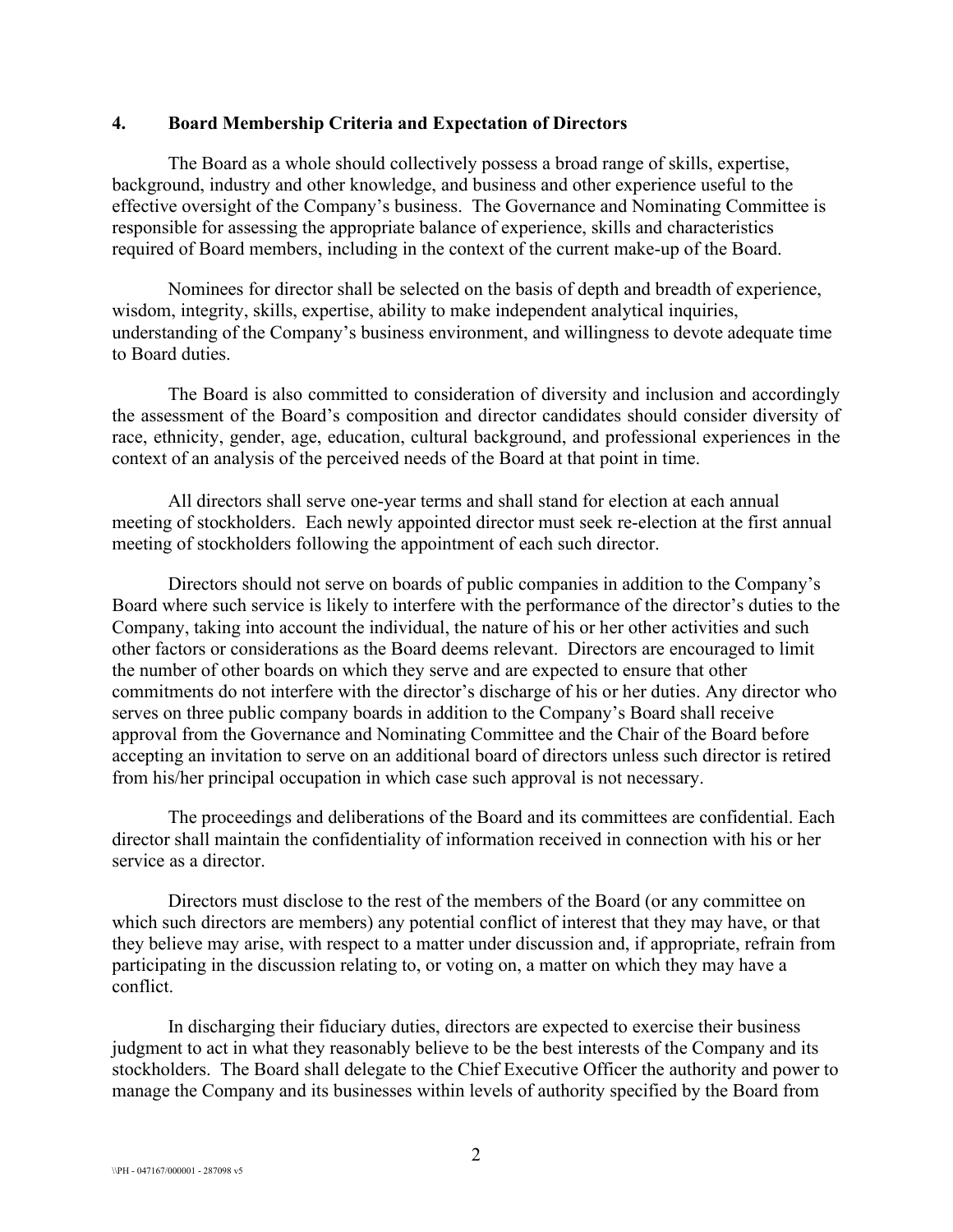time to time. The Chief Executive Officer may delegate aspects of his or her authority and power but remains accountable to the Board for the Company's performance and is required to report regularly to the Board on the progress being made by the Company.

In their roles as directors, all directors owe a duty of loyalty to the Company. This duty of loyalty mandates that the best interests of the Company take precedence over any interests possessed by a director.

Each director should be sufficiently familiar with the business of the Company and the risks and competition it faces to facilitate active and effective participation in the deliberations of the Board and of each committee on which he or she serves.

Each director should own stock in the Company or hold options to acquire stock in the Company.

Each director should make efforts to attend no fewer than *75* percent of the combined total of all Board meetings and meetings of committees on which such director serves. Unless prevented by illness or other extenuating circumstances, each director should make efforts to participate at regular Board and committee meetings in person.

All Board members are encouraged, but not required, to attend the Company's annual meeting of stockholders.

New directors will be promptly provided with materials relating to the operations, finances and business plan of the Company, and will be briefed by the Company's executive officers, and at the new director's request, other members of management and the Company's independent registered public accounting firm. All directors shall use reasonable efforts to attend periodically, at the Company's expense, one continuing education program for corporate directors and are otherwise expected to be knowledgeable about effective corporate governance practices. If a director serves on other boards of directors and attends a formal continuing education program for such other board(s), this requirement shall be satisfied.

#### **5. Percentage of Independent Directors on Board**

Except as may otherwise be permitted by Nasdaq rules, a majority of the members of the Board shall be independent directors. To be considered independent: (i) a director must be independent as determined under Nasdaq Rule 5605(a)(2); and (ii) in the Board's judgment, the director: (x) must not have a relationship with the Company that would interfere with the exercise of independent judgment in carrying out the responsibilities of a director, and (y) must be free of any interest, position, association or relationship that might influence, or reasonably be perceived to influence, in a material respect, such director's capacity to bring an independent judgment to bear on issues before the Board and to act in the best interests of the Company and its security holders generally. No more than two employees may serve on the Board at the same time.

The Board shall make an annual determination of the independence of each member of the Board, in accordance with applicable laws, regulations and stock exchange listing requirements.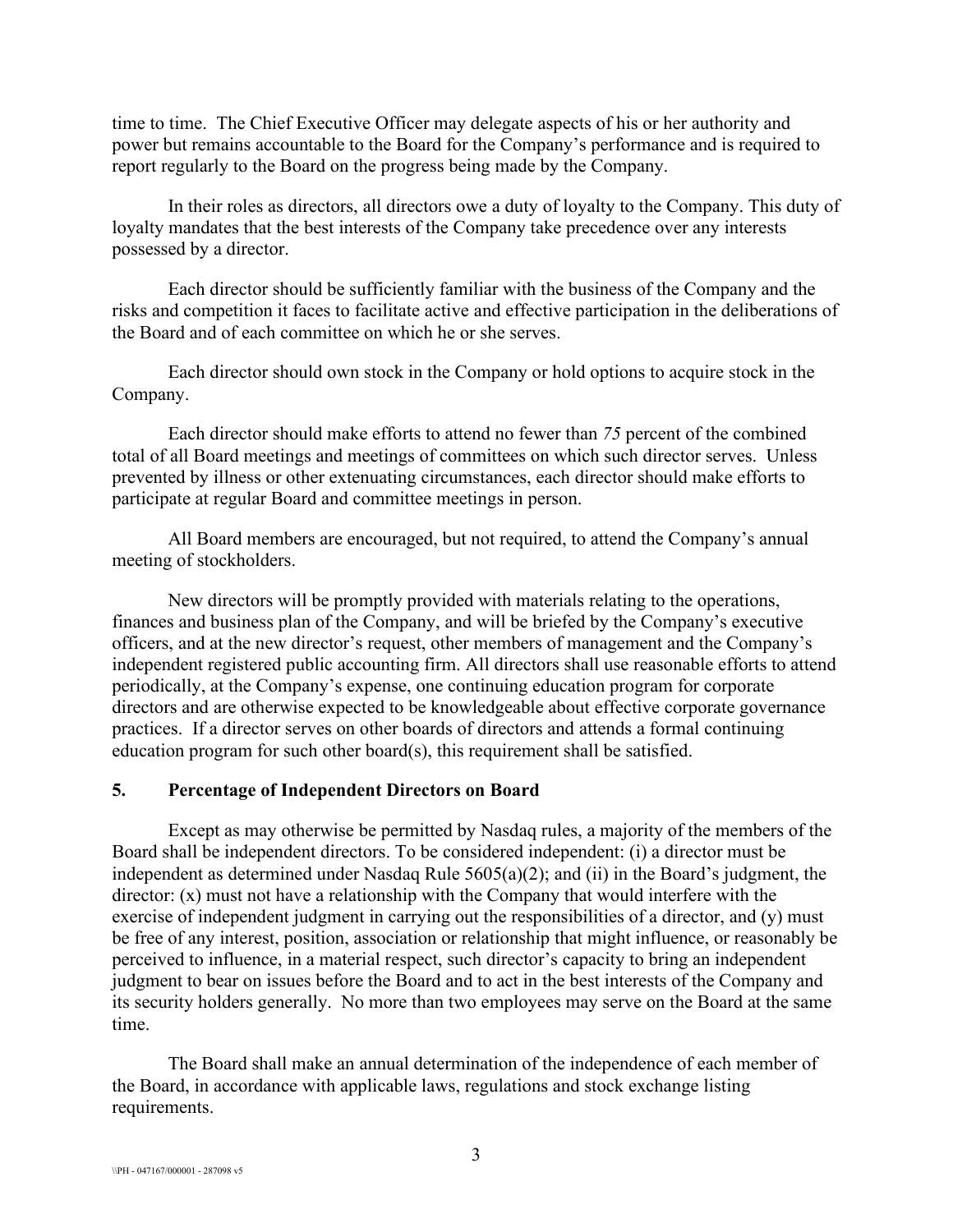### **6. Chair of the Board**

The Chair of the Board is responsible for setting Board meeting dates and locations, setting meeting agendas, presiding over all Board and stockholder meetings and all executive sessions of the Board, and meeting regularly with the Chief Executive Officer between Board meetings. In exercising this leadership, the Chair shall consult with the Chief Executive Officer and the Board as a whole. The Chair will also make certain that there is full and candid communication among the directors, and between the directors and the Chief Executive Officer.

## **7. Directors Who Change Their Present Job Responsibility**

Each executive officer of the Company who serves on the Board will submit his or her resignation to the Board at the time such officer ceases to be an executive officer of the Company.

Non-employee directors who retire from their executive positions at other companies or change the position they held when they became a member of the Board do not necessarily have to leave the Board but must report such changes to the Governance and Nominating Committee. Upon being notified of any such changes in position, the Governance and Nominating Committee will review the appropriateness of continued Board membership under the circumstances and the affected director will be expected to act in accordance with the Governance and Nominating Committee's recommendation.

# **8. Term Limits**

The Board has no established term limits for directors. While term limits offer some advantages, the Board believes that any benefit is outweighed by the disadvantage of losing experienced directors who have developed valuable insight into the Company and its operations, strategies, plans and potential. As an alternative to term limits, the Governance and Nominating Committee shall review the current effectiveness of each director (including themselves) on an annual basis in deciding who to recommend to the full Board, who then shall nominate directors for election by the stockholders. Similarly, the Board does not currently believe that a fixed retirement age for directors is appropriate.

## **9. Board Compensation**

The Company's executive officers shall not receive additional compensation for their service as directors.

Compensation for non-employee directors should be competitive. In order to align the long-term interests of the directors with those of the stockholders, compensation should encourage increased ownership of EyePoint's stock through the payment of a portion of such directors' compensation in Company stock or options to purchase the Company's stock.

Any changes in Board compensation shall first be proposed by the Compensation Committee and then discussed and voted on by the Board as a whole.

## **10. Board and Director Evaluation**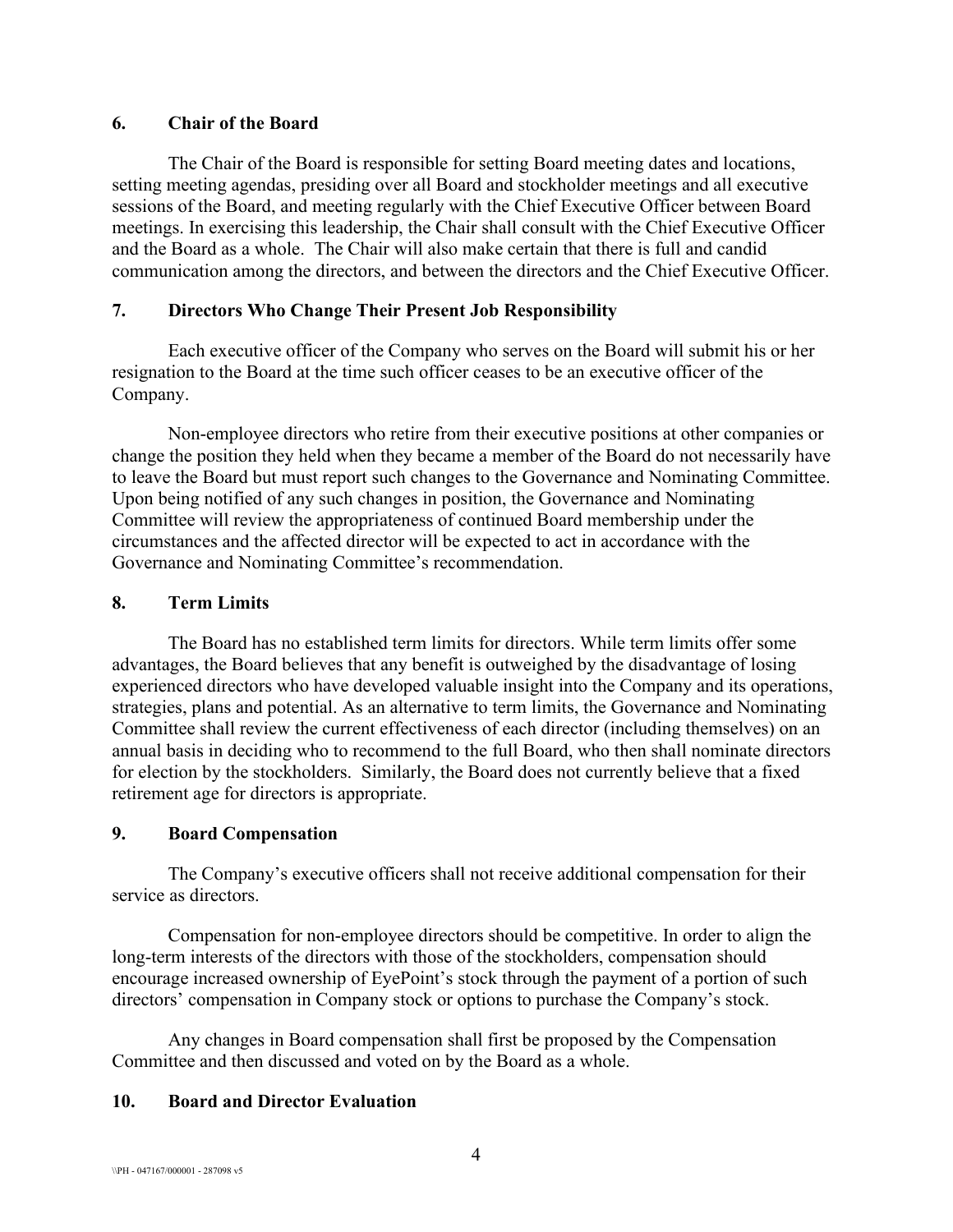The Board shall conduct a self-evaluation at least annually to determine whether it is functioning effectively on behalf of stockholders. The Board should periodically consider the mix of skills and experience that directors bring to the Board to assess whether the Board has the necessary tools to perform its oversight function effectively. The Governance and Nominating Committee is authorized to provide oversight to the evaluation process.

Each committee of the Board should conduct a self-evaluation at least annually and report the results to the Board.

#### **11. Board Contact with Senior Management**

All directors are invited to contact the Chief Executive Officer at any time to discuss any aspect of the Company's business. Directors also have complete access to other members of senior management. The Board expects that there will be frequent opportunities for directors to meet with the Chief Executive Officer and other members of senior management in Board and Committee meetings and in other formal and informal settings. The Board recognizes that in exercising its right of access it should be done in a way to minimize the normal operation of the business, and that ordinarily it would do so through and in consultation with management.

Further, the Board encourages management, from time to time, to bring managers into Board meetings who: (1) can provide additional insight into the items being discussed because of personal involvement and substantial knowledge in those areas; and/or (2) are managers with future potential that the senior management believes should be given exposure to the Board.

Each director is entitled to inspect the Company's books and records and obtain such other data and information as the director may reasonably request, inspect Company facilities as reasonably appropriate for the performance of the director's duties, and receive copies of all Board and committee meeting minutes.

#### **12. Board Interaction with Company Secretary**

The Board appoints and removes the Company Secretary. All Directors shall have direct access to the Company Secretary. The Company Secretary supports the effectiveness of the Board by ensuring that Board and Company policies and procedures are followed and coordinates the completion and circulation of Board agendas and briefing papers.

#### **13. Access to Independent Advisors**

The Board, as well as each committee, at its determination, can retain the services of one or more independent outside advisors (financial, legal, compensation, etc.) as appropriate, at the Company's expense.

#### **14. Board Interaction with Stockholders, Press and Customers**

Management shall speak for the Company. Each director shall refer all inquiries from the press or customers to the Chief Executive Officer. If any stockholder wishes to address questions regarding the business affairs of the Company directly to the Board, or any individual director,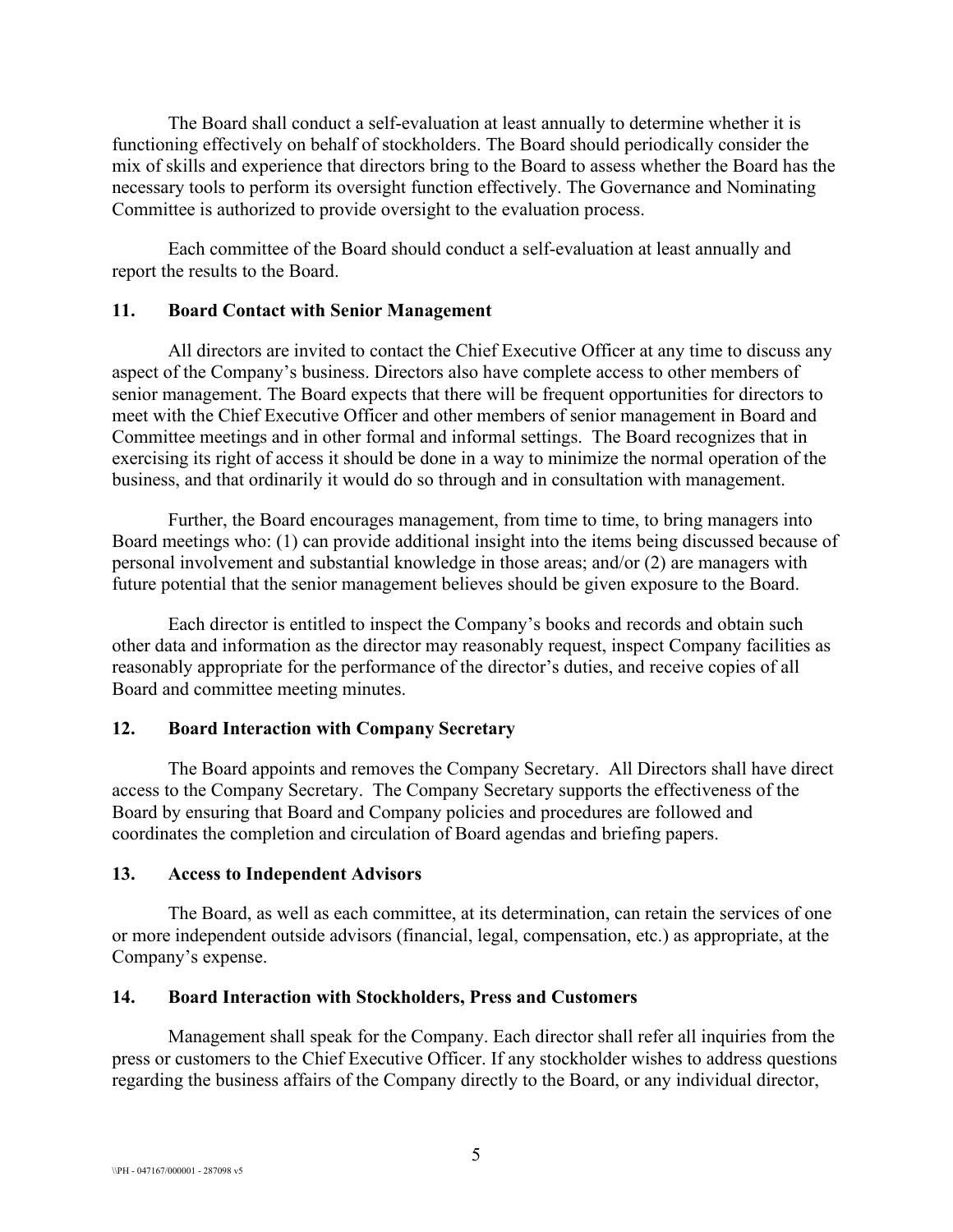the stockholder shall submit his inquiry in writing to the Chair of the Board, in accordance with the Company's Policy Regarding Stockholder Communications with Directors.

## **BOARD MEETINGS**

## **15. Frequency of Meetings**

There will be at least four regularly scheduled meetings of the Board each year.

## **16. Selection of Agenda Items for Board Meetings**

The Chair of the Board and the Chief Executive Officer shall jointly prepare an agenda for each meeting of the Board which shall be circulated in advance of each meeting. The agenda shall set forth a general agenda of items to be considered by the Board at each meeting. Although materials relevant to the agenda are generally circulated to the Board in advance, exceptions are sometimes made for materials related to particularly sensitive topics. Each Board member shall be free to suggest additional agenda items or to raise at any Board meeting subjects that are not specifically on the agenda for consideration.

# **17. Executive Sessions**

To provide free and open discussion and communication among the non-management directors, such directors shall meet in executive session at every regularly scheduled meeting of the Board with no members of management present. Each Board member is free and encouraged to suggest the inclusion of items to be discussed in the executive sessions of independent directors.

The Chair shall preside at the executive sessions of the Board.

# **COMMITTEE MATTERS**

# **18. Number, Names and Independence of Board Committees**

The Board shall have four standing committees: Audit and Compliance Committee, Governance and Nominating Committee, Compensation Committee and Science Committee. Each of the Audit and Compliance Committee, the Governance and Nominating Committee and the Compensation Committee shall be comprised solely of independent directors, as determined by the Board. A director may sit on more than one committee for which he or she qualifies. The duties of each of these committees shall be set forth in a charter approved of by the Board, and shall incorporate the requirements of applicable federal law, state law and exchange guidelines. The Board may restructure such committees, form a new committee, or disband a current committee depending on circumstances.

In accordance with the applicable rules of Nasdaq, the charters of the Audit and Compliance Committee, the Governance and Nominating Committee, the Compensation Committee and the Science Committee shall set forth the purposes, goals and responsibilities of the committees as well as qualifications for committee membership, procedures for committee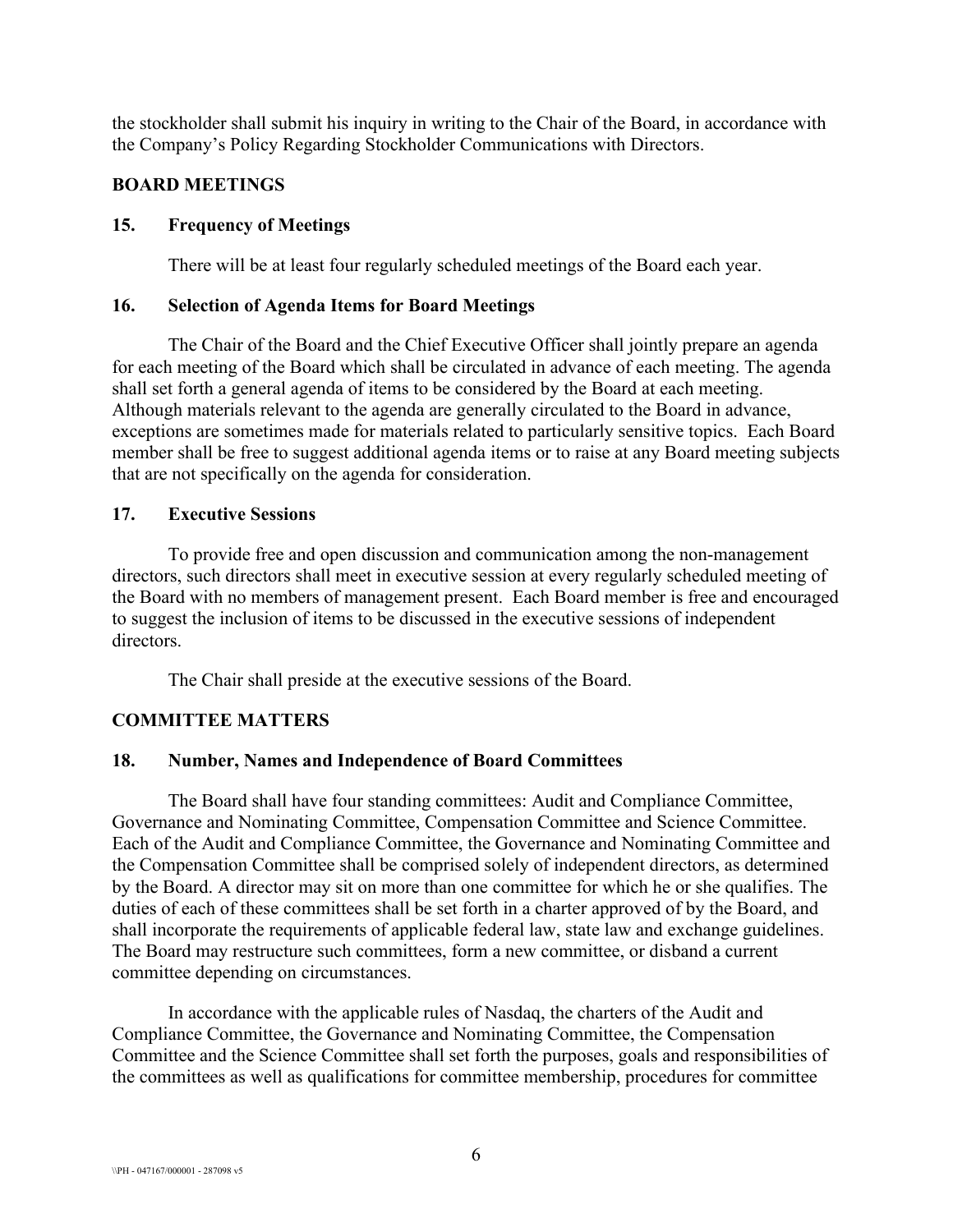member appointment and removal, committee structure and operations and committee reporting to the Board.

The Board may also appoint special committees from time to time to assist it in carrying out particular responsibilities.

### **19. Assignment and Rotation of Committee Members**

The Governance and Nominating Committee shall recommend to the Board the chair and membership of each committee, and the Board shall determine the committee chair and membership of each committee. Committee membership and the position of the committee chair shall not be rotated on a mandatory basis unless the Board determines that rotation is in the best interests of the Company.

## **MANAGEMENT DEVELOPMENT**

### **20. Oversight of Risk**

The Board believes that risk management is an important part of establishing, updating and executing on the Company's business strategy. The Board, as a whole and at the committee level, has oversight responsibility relating to risks that could affect the corporate strategy, business objectives, compliance, operations, and the financial condition and performance of the Company. The Board focuses its oversight on the most significant risks facing the Company, and on its processes, to identify, prioritize, assess, manage and mitigate those risks. The Board and its committees receive regular reports from members of the Company's senior management on areas of material risk to the Company, including strategic, operational, financial, legal and regulatory risks. While the Board has an oversight role, management is principally tasked with direct responsibility for management and assessment of risks and the implementation of processes and controls to mitigate their effects on the Company.

The Audit and Compliance Committee as part of its responsibilities oversees the management of financial risks, including but not limited to accounting matters, liquidity and credit risks, corporate tax positions, insurance coverage, and cash investment strategy and results. The Audit and Compliance Committee is also responsible for overseeing the management of risks relating to the performance of the Company's internal audit function and its independent registered public accounting firm, as well as the Company's systems of internal controls and disclosure controls and procedures. The Compensation Committee is responsible for overseeing the management of risks relating to the Company's executive compensation and overall compensation and benefit strategies, plans, arrangements, practices and policies, and compensation of the Board. The Governance and Nominating Committee oversees the management of risks associated with the Company's overall compliance and corporate governance practices, and the independence and composition of the Board. These committees provide regular reports to the full Board.

## **21. Evaluation of Chief Executive Officer's Performance**

The Compensation Committee, with input from the Chief Executive Officer, shall annually establish the performance criteria to be considered in connection with the Chief